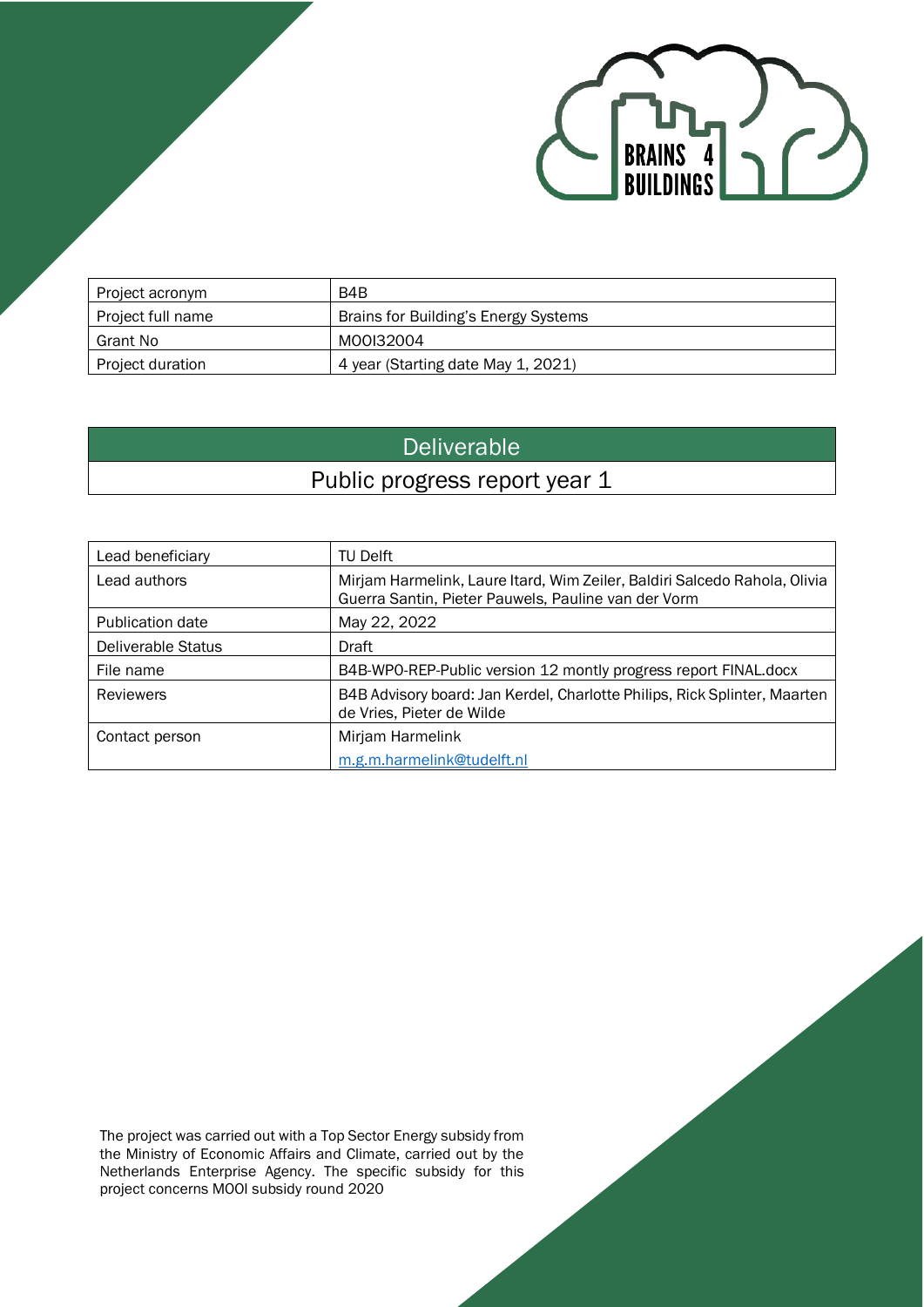# <span id="page-1-0"></span>PREFACE

This is the first annual progress report of the Brains for Building's Energy Systems (B4B) project, which started on May 1, 2021. In this project, a consortium of 39 partners is working on the ambition to offer (future) solutions for the most important challenges of building management by adding operation intelligence.

After a somewhat slow take-off due to the COVID pandemic, the project activities have come up to speed and partners are very active. We have e.g., been able to set up the living labs, execute the first experiments and started building an international community on smart buildings.

This progress report provides a concise overview of our activities and results in the first year. For more information, you can visit our website or contact us vi[a contact@brains4buildings.org.](mailto:contact@brains4buildings.org)

Utrecht, May 22, 2022.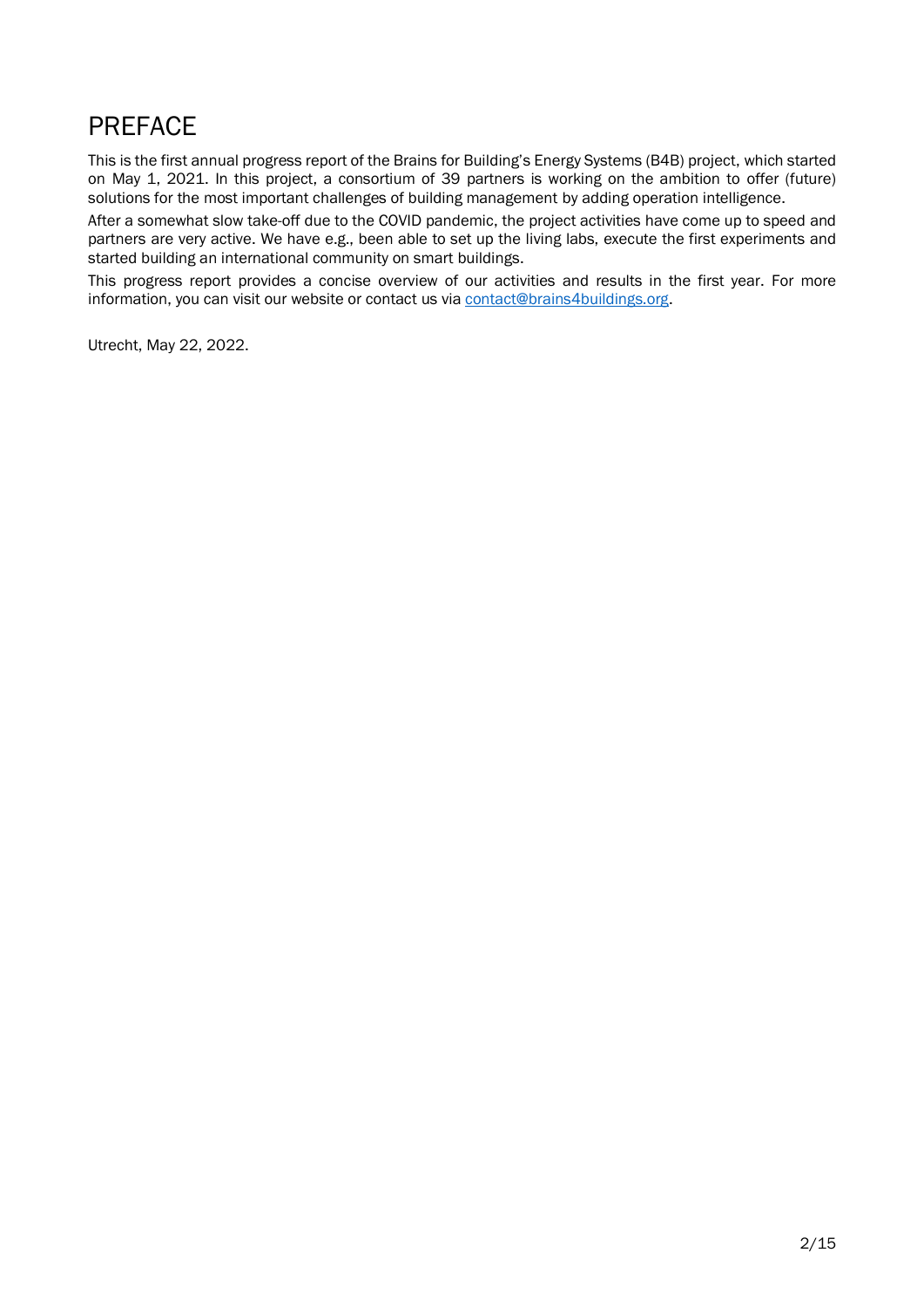# <span id="page-2-0"></span>TABLE OF CONTENTS

| $\mathbf{1}$   |                                                                                                   |  |
|----------------|---------------------------------------------------------------------------------------------------|--|
| 1.1            | Ambition: offering (future) solutions for the most important challenges of building management  4 |  |
| 1.2            |                                                                                                   |  |
| 1.3            |                                                                                                   |  |
| 1.4            |                                                                                                   |  |
| 1.5            |                                                                                                   |  |
| $\overline{2}$ |                                                                                                   |  |
| 2.1            |                                                                                                   |  |
| 2.2            | WP 1: Self-diagnosing installations for energy efficiency and smart maintenance7                  |  |
| 2.3            |                                                                                                   |  |
| 2.4            |                                                                                                   |  |
| 2.5            |                                                                                                   |  |
| 2.6            |                                                                                                   |  |
| 3              |                                                                                                   |  |
| 3.1            |                                                                                                   |  |
| 3.2            |                                                                                                   |  |
| 3.3            |                                                                                                   |  |
|                |                                                                                                   |  |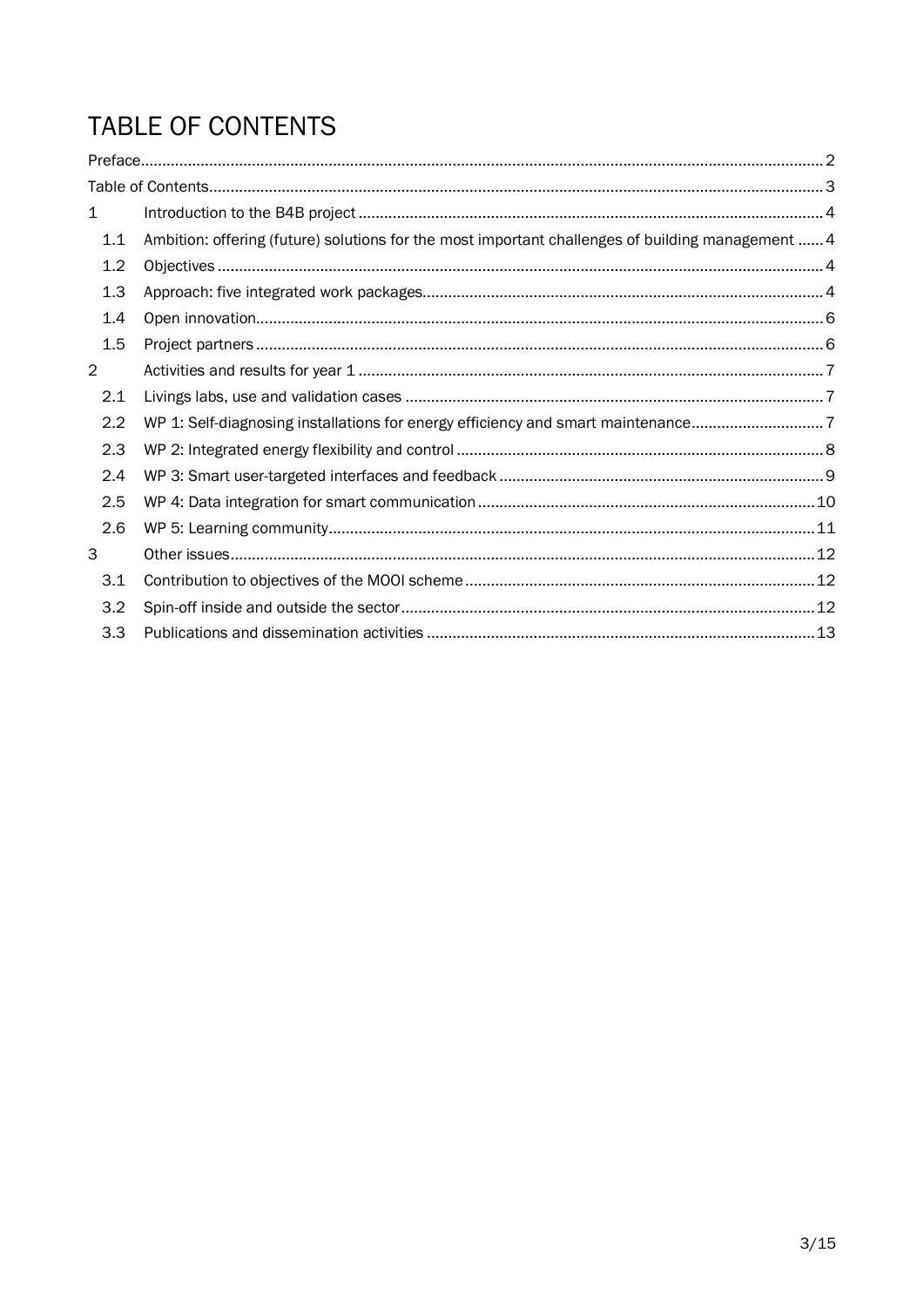# <span id="page-3-0"></span>1 INTRODUCTION TO THE B4B PROJECT

## <span id="page-3-1"></span>1.1 Ambition: offering (future) solutions for the most important challenges of building management

Even in the most modern utility buildings, 10-30% of energy is wasted due to malfunctioning installations and unexpected user behaviour, while in many cases the quality of the indoor environment is insufficient, and the operating costs are high. Smart meters, building management systems and the Internet of Things offer the possibility to collect large amounts of data. The use of this data to reduce energy consumption, increase comfort, respond flexibly to user behaviour and local energy demand and supply, and save on costs for installation maintenance is seen as promising, but is underdeveloped and hardly implemented. Real-time analysis and use of large amounts of data require Machine Learning and Artificial Intelligence. However, current models and algorithms are not yet fast and efficient enough to really make buildings "smarter", and the implementation is a cumbersome and time-consuming exercise. Given the complexity, a collaboration of parties throughout the value chain and an open-source approach is a must to achieve scalable and integrated solutions and system innovation in the installation sector.

## <span id="page-3-2"></span>1.2 Objectives

The goal of the B4B project is to add operational intelligence to buildings. Buildings need "brains" for selfdiagnosis and self-optimization, to save energy, consider the user and be an active part of the energy system. These brains represent a large market value due to the impact these "brains" have on energy bills, health and comfort of occupants, operations and maintenance costs and ease of use. To this end, the B4B project wants to contribute to the development and market introduction of such smart systems in utility buildings by:

- Developing operating systems equipped with intelligent algorithms that guarantee the comfort, health, and well-being of the users, thereby guaranteeing their privacy and thus improving the adoption of smart systems.
- Developing control systems that reduce energy waste, increase the use of self-produced (renewable) energy and enable adjustable flexibility regarding the heat/cold/electrical grid,
- Reducing costs for smart building control systems and improving business cases for facility managers, building owners and service providers that capture the value of the entire energy system in the built environment.

The B4B project has the objective to contribute to the MOOI innovation themes: i) making the (collective) heat and cold supply more sustainable ii) flexibility of/for the energy system (in the built environment) and iii) smart energy use in/between buildings by its users.

## <span id="page-3-3"></span>1.3 Approach: five integrated work packages

The project is grouped into four work packages, in which work is executed in an integrated manner on the required development of smart building control. [Figure 1](#page-4-0) provides an overview of the work packages and shows that the activities are organized around open living labs and use & validation cases. Methods, models, and algorithms developed in the work packages are first tested in one or more living labs and then validated in use and validation cases. The fifth work package 'B4B Learning Communities' focuses on knowledge dissemination. Below is a summary of the work packages:

- − WP 1 'Self-diagnostic installations for energy efficiency and smart maintenance' focuses on developing smart diagnostic systems to reduce energy losses in buildings by continuously identifying faults in the functioning of the building in an automated manner. These diagnostic systems can also be applied for performance maintenance planning, to energy-flexible buildings and to decentralized control systems where users play a major role. This work package uses results from WP2 and WP3 and provides diagnostic insights to WP3.
- − WP 2 'Intelligent control strategies for energy flexibility' focuses on developing smart control models to increase the flexibility of buildings with respect to supplying and consuming heat, cold and electricity from/to the grid outside the building. The control models are multi-objective, which means that it is not only about cost optimization, but also aimed at optimizing CO2 reduction, comfort, and maximum use of local resources. This work package uses the user scenarios developed in WP3 and provides WP1 with insights into the different control strategies.
- − WP 3 'Smart user-oriented interfaces and feedback' focuses on the development of user interfaces (endusers, facility managers and building owners) to ensure an energy-efficient and healthy indoor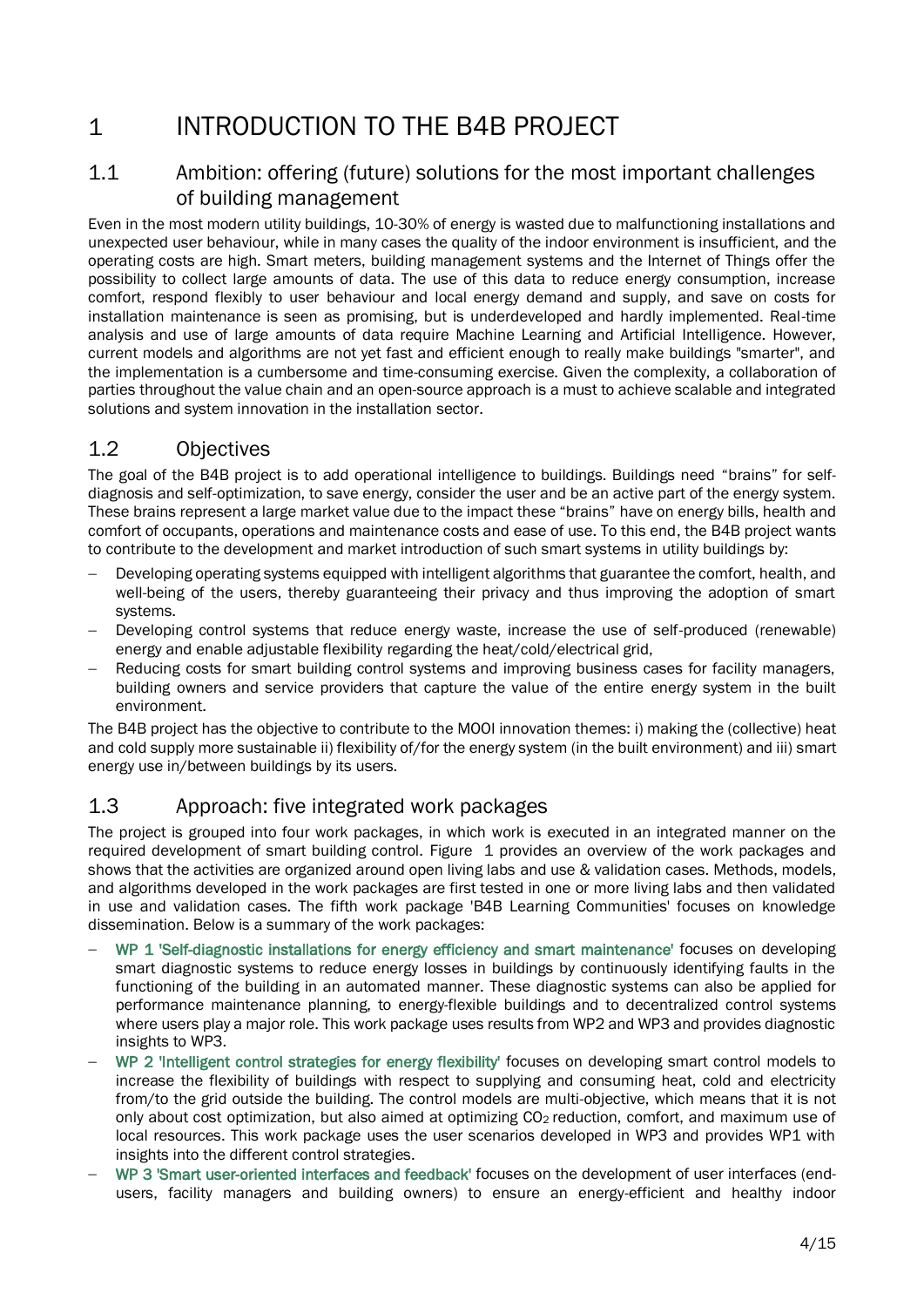environment and to encourage users to energy-efficient and energy flexible behaviour. WP3 provides methods and data to WP1 and WP2 and uses diagnostic insights from WP1.

- − WP 4 'Data integration for smart communication' ensures data connectivity between applications, as well as data security, ethical use, and standardization. This WP investigates the use of linked building data (LBD) and building semantic representations to support API-level system integration. Because of the diversity of legacy systems, system-level integration is much more important than data-level integration of individual systems from different manufacturers. That is why the B4B project focuses on integration at the API level.
- − WP 5 'B4B Learning Communities' ensures that knowledge and experiences are shared in a learning community, resulting in the development of new collaborations and business models and practical applications in educational programs.



<span id="page-4-0"></span>Figure 1: Five work packages organized around livings labs & use cases leading to 10 tangible results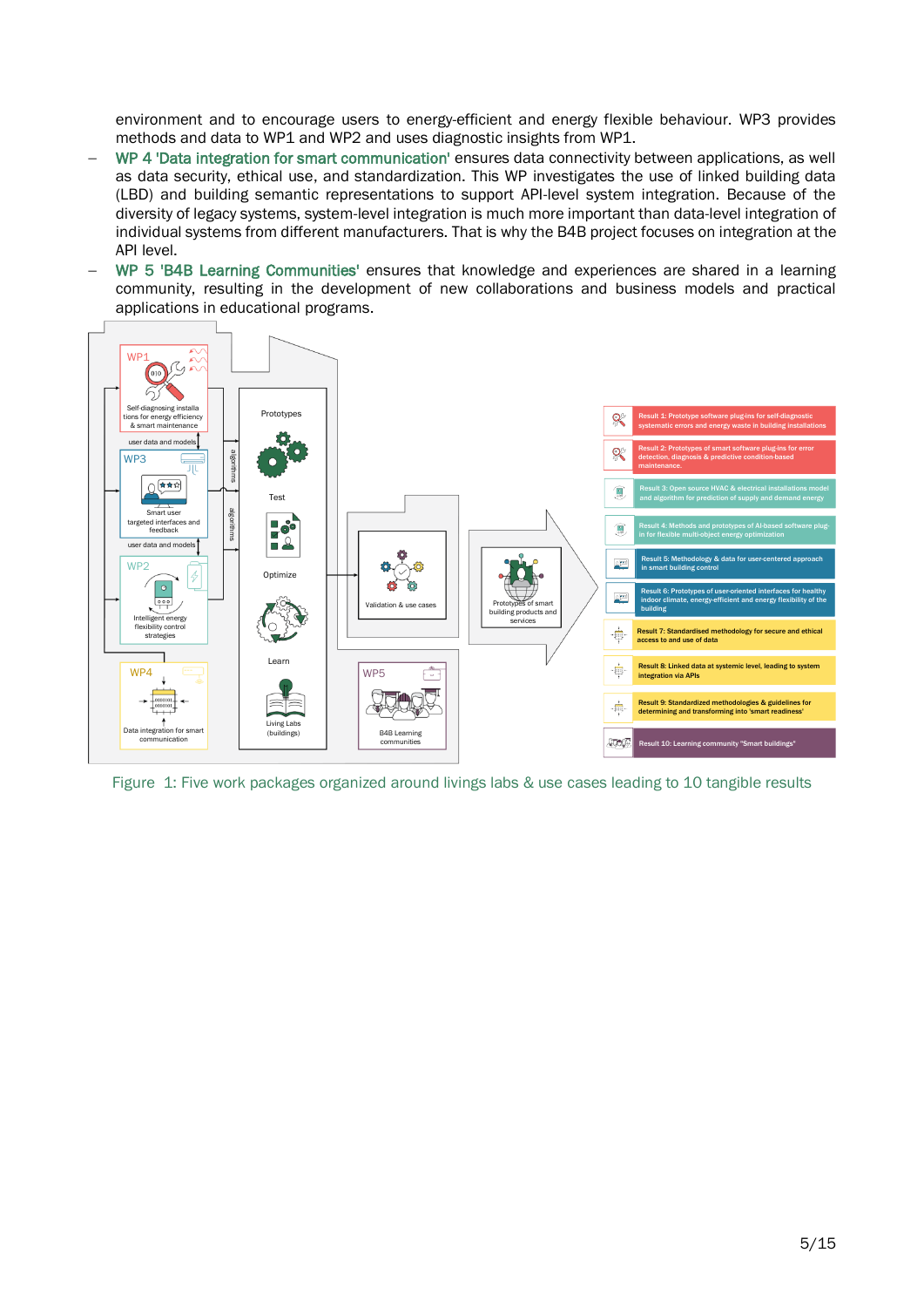## <span id="page-5-0"></span>1.4 Open innovation

The B4B activities are executed in an open innovation setting, *i.e.*, methods and algorithms will become publicly available. This will greatly contribute to reducing development costs by companies and thus improve the business case. This is tested within the project by helping the companies develop their own products based on the findings in the living labs. To create these conditions for good open cooperation, the B4B project is set up around living labs (test locations in office and educational buildings that are used as a first validation step to prototype, test and evaluate products and services in a protected environment) (circle 1).

These open-source results are validated by several consortium partners for scale-up and integration possibilities in use and validation cases. This means that results from the first circle are validated by consortium partners in test environments for their potential for scaling up (circle 2).

In addition, we distinguish a circle 3 that includes a broad group of potential users and (market) parties who are interested in the results of the project or who wish to further disseminate these results to their supporters.



Figure 2: Collaboration around three circles: living labs (circle 1), use & validation cases (circle 2) and potential users & market parties (circle 3).



Figure 3: Overview of project partners

## <span id="page-5-1"></span>1.5 Project partners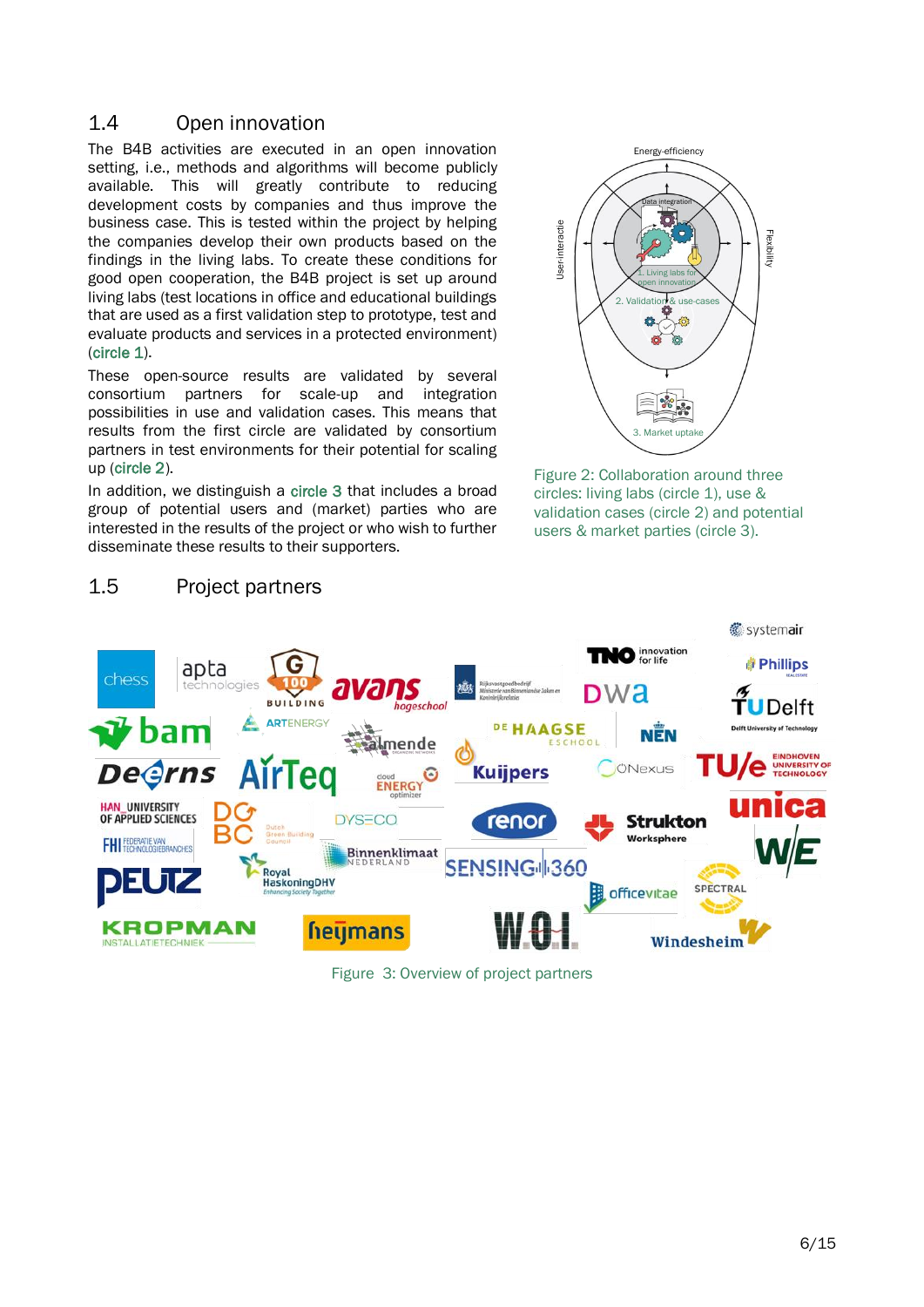# <span id="page-6-0"></span>2 ACTIVITIES AND RESULTS FOR YEAR 1

## <span id="page-6-1"></span>2.1 Livings labs, use and validation cases

TU Delft coordinated the inventory of buildings that will be used as living labs, use cases, and validation cases. A template was prepared that was filled out by facility and building managers from various consortium partners to get a detailed overview of the buildings with respect to the type of energy system in place, type of Building Energy Management (BMS) systems, HVAC descriptions, data availability, sensors in place, availability of principal schemes etc.

Facilities and services for data storage were investigated and for the storage of available historical building data, Surfdrive was selected and for the collection of real-time data of living labs the data platform of The Green Village was chosen.

The following buildings – these buildings are representative of a large group of existing educational and office buildings in the Netherlands - will be available as livings labs:

- − HHS: Education building
- − TU Delft: Wiskunde & Informatica (building #28)
- − TU/e: Atlas Living Lab
- − TU Delft: Pulse
- − Kropman Breda

The building descriptions of the Living labs have been uploaded to Surfdrive, as well as historical data sets for the HHS living lab and TU Delft livings labs. In the coming period, the number of historical data sets on surfdrive will be further expanded, and we will start with working with the real-time data in the living labs. Realtime data from TU Delft Wiskunde & Informatica (building #28) is available on the data platform, and real time data from Kropman Breda is available through Kropman own platform. Besides a first overview is available of use- and validation cases with various consortium partners.

## <span id="page-6-2"></span>2.2 WP 1: Self-diagnosing installations for energy efficiency and smart maintenance



Result 1: Prototype software plug-ins for self-diagnostic systematic errors and energy waste in building installations

Result 2: Prototypes of smart software plug-ins for error detection, diagnosis & predictive condition-based maintenance.

#### Results 1& 2:

TU/e, TU Delft and Kropman made the first steps in the development of the methodology to test the 4S3F<sup>1</sup> method in the Kropman Breda living lab and the HHS livings lab, which form the basis for the development of the AI-based software plug-ins for self-diagnostic systematic errors and energy waste in building installations. The first focus is on the Air Handling Unit (AHU) in the buildings because AHU's are present in almost all buildings and are therefore an important component. Further activities by TU Delf and TU/e included:

- Developing modular and scalar solutions to automate the pre-installation process by applying machine learning approaches.
- − Improving the performance of the 4S3F method by using continuous BMS flow data (instead of historical data) to realize structure and diagnosis optimization by applying machine learning approaches.
- − Adding and testing additional information layers in the 4S3F methods to improve the fault and diagnostic processes and extend its ability. This includes information from occupants, facility managers, maintenance records etc.

A literature review for fault detection and diagnostics is in progress (important notice is that it might be possible to link this to the activities which are ongoing in the IEA Annex 81 C2 and C1) and first applications are being built in Phyton to be tested in the living labs.

 $1$  The 4S3F method is derived from a reference architecture based on a network with 3 generic types of faults (component, control, and model faults) and 4 generic types of symptoms (balance, energy performance, operational state and additional symptoms).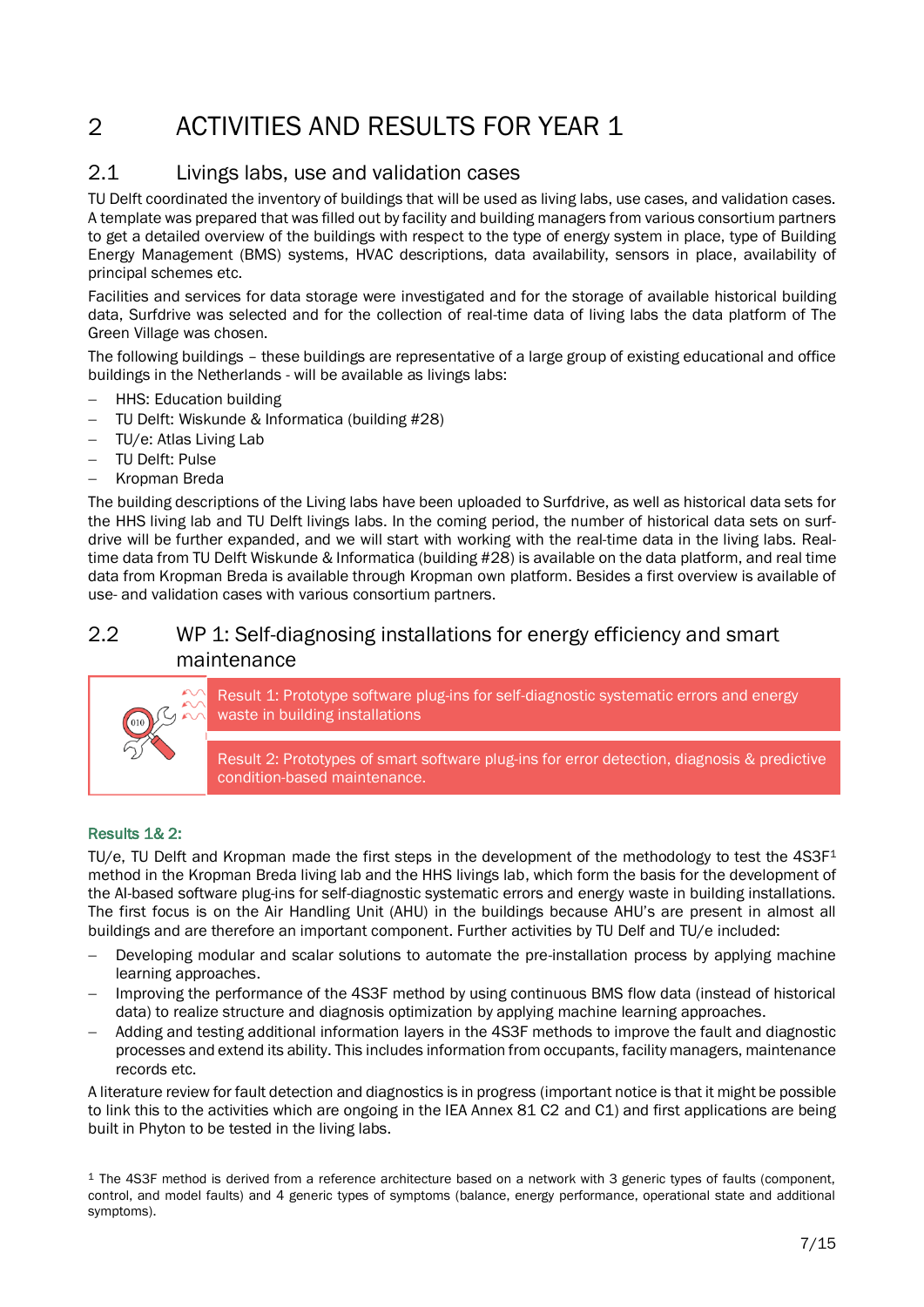TU Delft and HHS performed an analysis of practical issues when applying a previously developed fault detection method (4S3F) on HHS historical data, demonstrating how to build different fault identification networks from the Process & Instrumentation Diagrams. The findings are summarized in a paper that will be presented at the CLIMA2022 congress (14th HVAC World Congress, 22-25 May 2022) (see section [3.3\)](#page-12-0).

A first prototype using a Bayesian network analysing the occurrence of low-dT syndrome in the cooling coil plug-in module at the Kropman Breda living lab was tested and proved to have .90% specificity (these activities build on the results of the TKI project [Cx low-dT](https://projecten.topsectorenergie.nl/projecten/continuous-commissioning-of-low-dt-33028) (Continuous Commissioning of low-dT)).

TNO and Strukton (Spie) started with preparing and analysing the data of the use case TNO Stieltjesweg for implementing the 4S3F diagnosis method on real-time data of the PULSE SPARK data from Strukton (Spie).

TNO furthermore works on virtual sensor analysis for cooling, based on hybrid models and data-driven models.

DWA started research on multi-sensor anomaly detection for indoor Air Quality and automatic calibration of these multiple sensors for diagnostic purposes, and a paper will be presented during the CLIMA 2022 conference (see section [3.3\)](#page-12-0).

An approach for the KPI development as indicators for successful operating of the modules is under development. This enables different approaches (whole building level, sub-system level and component level) as well as the combination of an objective KPI layer and subjective KPI layer. This approach aligns with the development of the smart readiness indicator in WP 4.



#### Figure 4: Overview FDD development path in WP 1.

## <span id="page-7-0"></span>2.3 WP 2: Integrated energy flexibility and control



## Result 3

The HHS carried out a literature review on flexibility measurement methods was carried out in which extended use was made of the work already carried out by [IEA EBC Annex 67 Energy Flexible Buildings.](https://www.annex67.org/) The method proposed by Annex 67 was presented and discussed with the participating partners and it was agreed to make use of this method to measure the energy flexibility of buildings.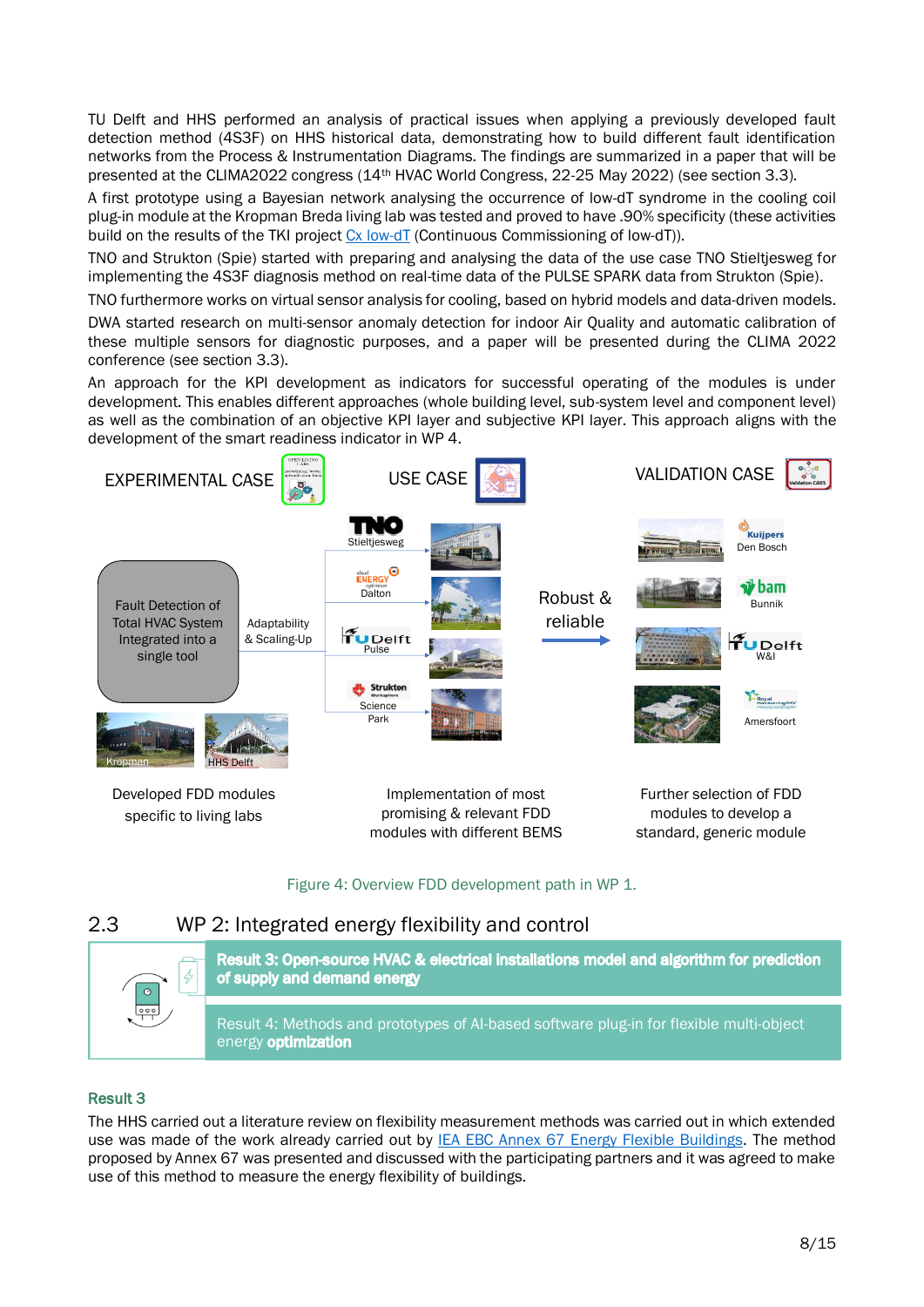HSS developed a first energy flexibility assessment method based on building construction and building services characteristics and applied the method to assess the flexibility of two buildings in the portfolio of Rijksvastgoedbedrijf (RVB) and the HHS Building in Delft. Currently, the effectiveness and user-friendliness of the method are being evaluated.

HHS developed a first building model with OpenModelica, making use of the libraries developed within the [IBPSA project](https://ibpsa.github.io/project1/) (The IBPSA creates open-source software that builds the basis of next-generation computing tools for the design and operation of building and district energy and control systems). Currently, a procedure is under development for testing this building model to create building design and control advice to increase building energy flexibility.

Furthermore, HHS has made a comparison of the accuracy of different imputation methods - 3 machine learning methods and a hot deck method - to impute energy Building Management Systems data. The results will be presented at the CLIMA 2022 conference (see section 3.3).

Peutz and Avans Hogeschool have been working on developing and applying machine learning algorithms for robust energy forecasting to balance energy demand and supply of buildings in a flexible way. The first results are now being discussed to evaluate the accuracy of these methods (see publications by [Peutz](https://peutz.nl/actualiteiten/nieuws/gebouwen-als-dynamische-component-het-energienet) and [Avans\)](https://github.com/AvansETI/SmartGridAI/tree/main/B4B%20Building%20Climate%20Prediction).

TNO worked on the development of an AHU module written in Python and on the energy prediction model of the building for the use case TNO Stieltjesweg.

Windesheim has been developing and training inverse grey-box models based on th[e GEKKO Python modelling](https://eur03.safelinks.protection.outlook.com/?url=https%3A%2F%2Fmachinelearning.byu.edu%2F&data=05%7C01%7CT.B.SalcedoRahola%40hhs.nl%7C245c4a29ed0b48a52e7508da29546cb6%7Ca2586b9bf8674b3c93635b435c5dbc45%7C0%7C1%7C637867739831184584%7CUnknown%7CTWFpbGZsb3d8eyJWIjoiMC4wLjAwMDAiLCJQIjoiV2luMzIiLCJBTiI6Ik1haWwiLCJXVCI6Mn0%3D%7C2000%7C%7C%7C&sdata=k2e%2Fqu05t7yeV%2FDDxdGDMo7uLetNZqSgsJAjxJFxo8I%3D&reserved=0)  [language](https://eur03.safelinks.protection.outlook.com/?url=https%3A%2F%2Fmachinelearning.byu.edu%2F&data=05%7C01%7CT.B.SalcedoRahola%40hhs.nl%7C245c4a29ed0b48a52e7508da29546cb6%7Ca2586b9bf8674b3c93635b435c5dbc45%7C0%7C1%7C637867739831184584%7CUnknown%7CTWFpbGZsb3d8eyJWIjoiMC4wLjAwMDAiLCJQIjoiV2luMzIiLCJBTiI6Ik1haWwiLCJXVCI6Mn0%3D%7C2000%7C%7C%7C&sdata=k2e%2Fqu05t7yeV%2FDDxdGDMo7uLetNZqSgsJAjxJFxo8I%3D&reserved=0) for machine learning optimization to learn building model parameters and installation model parameters from residential home data. Furthermore, Windesheim put effort into making the data collection software and hardware (developed earlier in the Twomes project) available to Brains4Buildings project partners under open source licences via [Research group Energy Transition at Windesheim \(github.com\).](https://eur03.safelinks.protection.outlook.com/?url=https%3A%2F%2Fgithub.com%2Fenergietransitie&data=05%7C01%7CT.B.SalcedoRahola%40hhs.nl%7C245c4a29ed0b48a52e7508da29546cb6%7Ca2586b9bf8674b3c93635b435c5dbc45%7C0%7C1%7C637867739831184584%7CUnknown%7CTWFpbGZsb3d8eyJWIjoiMC4wLjAwMDAiLCJQIjoiV2luMzIiLCJBTiI6Ik1haWwiLCJXVCI6Mn0%3D%7C2000%7C%7C%7C&sdata=aS0X19LUTUhvaSOXmWtMo6LmLlA2VE0eJHgpU4D0B8s%3D&reserved=0) They furthermore work on the design and implementation of Bluetooth presence detection and CO<sub>2</sub>-concentration measurement device suitable for the utility context (battery operated, connectable via Wi-Fi. Low-power battery measurements completed).

### Result 4:

The first approach for the research on Model Predictive smart control was prepared and Deerns has been looking into adjusting their model for a Thermal Heating grid to be able to apply a real-time control strategy. Furthermore, TU Delft executed a preliminary literature review regarding energy flexibility assessment, model predictive control (MPC) and the development of control-oriented building thermal dynamics.

## <span id="page-8-0"></span>2.4 WP 3: Smart user-targeted interfaces and feedback



#### Result 5:

TNO, TU Delft and OfficeVitae set up the monitoring platform at the TNO building at the Leeghwaterstraat in Delft and worked on the further development of feedback dashboards displays and filters for building inspectors to view indoor label data according to location and time. These three parties are also working on the strategy and initial implementation of a smart notification system to inform building inspectors when label scores fall below target levels and which is being tested and refined at the TNO living at the Leeghwaterstraat. The approach and first findings were presented at the [third B4B webinar](https://collegerama.tudelft.nl/Mediasite/Channel/brains4buildings) by Piet Jacobs and David Keyson. The indoor climate label platform data dashboard was extended with smart notification and data filtering. These new features were demonstrated during several public events, and Binnenklimaat Nederland coordinated monthly sessions with indoor climate experts to get feedback on the dashboard and developed methods. The climate label was further tested in the Strukton building in Son. Activities included building monitoring and applying questionnaires to users. Subsequently Strukton, TNO and Unica started a field study to compare the use of direct feedback using a QR code (currently applied by Unica) with a voting app with voting boxes.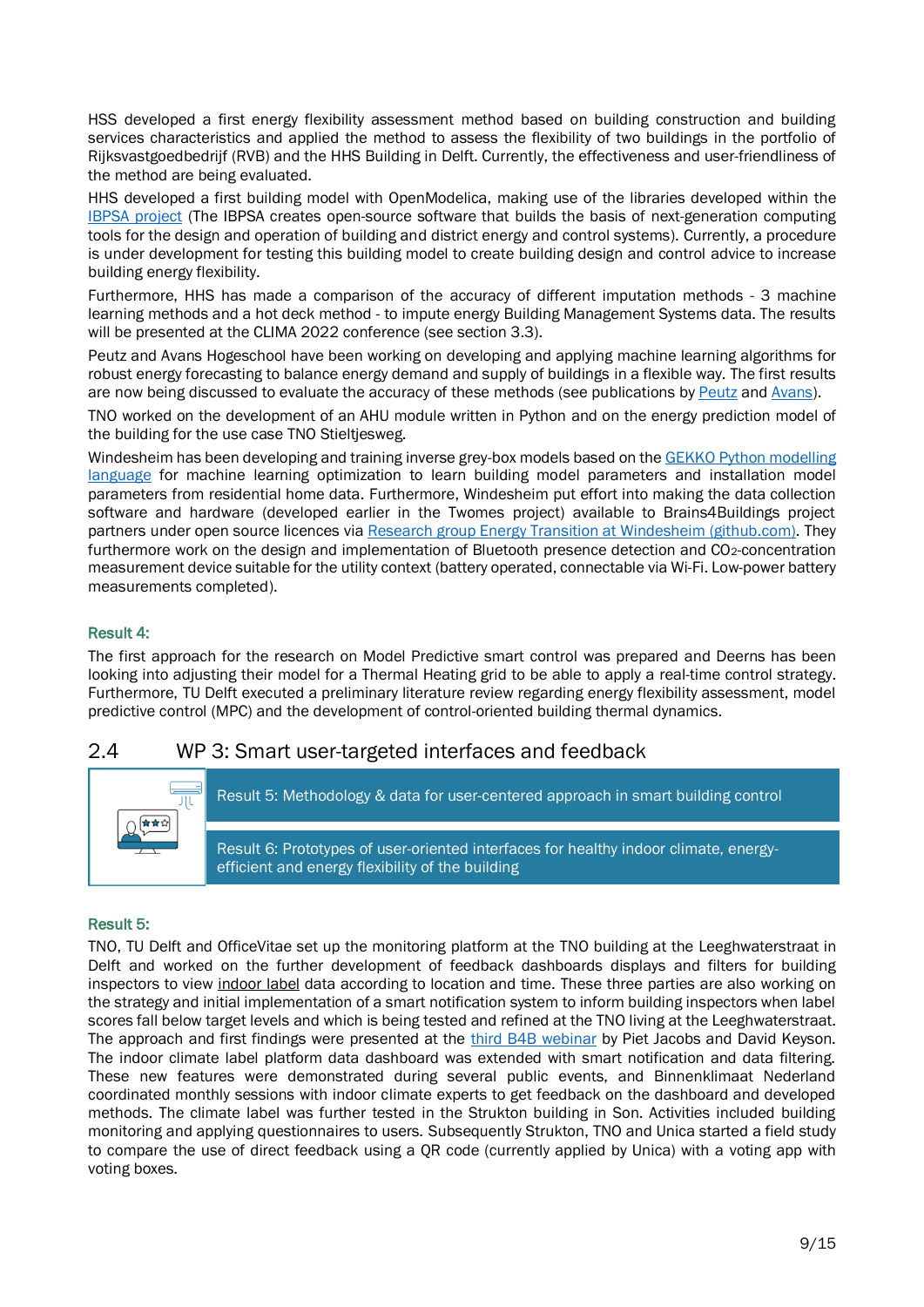TNO and TU/e together with APTA Tech, Spectral, Strukton, DGBC, Unica, O-Nexus and Cloud Energy Optimizer mapped out interface requirements from a market perspective, which is an important input for the other WPs. Besides, a literature study was carried out by TU/e on the shortcomings and opportunities offered by smart buildings and systems for facilities management, and for building occupants. Results of this review were further enriched with a series of interviews with Spectral, Strukton, Simaxx, Cloud Energy Optimizer, O-Nexus and Unica, and will finally be discussed at a workshop at [the international conference Clima 2022](https://clima2022.org/extra_content/seminar-smart-buildings-interfaces-for-managers-of-buildings-and-facilities-intelligence-needed-for-occupant-hvac-interfaces-at-room-level/) in Rotterdam on the 23rd of May 2023.

TU/e and TNO are carrying out a literature review on occupancy, occupants' behaviour and comfort data utilized in FDD and building control. In the living lab at the TU Delft campus (building 28 wiskunde and informatica) activities are ongoing to determine (1) what causal relationships there are between selected factors related to behaviour and energy use, and how can they be used to form a basis for a Bayesian network similar to 4S3F (WP 1) and (2) how the Bayesian network can be developed and verified through a case study of an office in TU Delft building 28. For these activities, additional sensors were installed, and surveys were carried out. Besides Avans has started two student projects on ML and user interfaces.

## Result 6:

<span id="page-9-0"></span>Activities not yet started.

## 2.5 WP 4: Data integration for smart communication



## Result 7:

TNO had the lead in conducting a set of interviews with real estate owners and service providers aimed at retrieving the most prevalent regulations, approaches and restrictions around privacy, security, and ethics. Besides, the data ethics and management protocols in relation to the common procedures for data ownership and the EU-wide implemented General Data Protection Regulation (GDPR) were examined. Results are reported in the public deliverable "D4.01 [Literature and market study of existing regulations and approaches](https://brains4buildings.org/wp-content/uploads/2022/02/B4B-WP4-D4.1_Study-on-data-privacy-security-and-ethics_FINAL.pdf)  [regarding data privacy, ethics, and security, including GDPR constraints](https://brains4buildings.org/wp-content/uploads/2022/02/B4B-WP4-D4.1_Study-on-data-privacy-security-and-ethics_FINAL.pdf)". The results provide important input for the follow-up research to develop a standardised method for verifying the compliance of the data integration solutions and will contribute to emboldening the confidence of the end-users and widening the market acceptance of the project results.

## Result 8:

Activities for this result resulted in two deliverables. In "D4.02 Data test set for internal research purposes" includes a set of data as well as an accompanying report that documents how the data from buildings used as living labs can be used and found, and the procedure that needs to be followed to get access to these data.

The second deliverable "D4.03 on Data needs &requirements plan that can be used for data collection and [integration](https://brains4buildings.org/wp-content/uploads/2022/05/B4B-WP4-D4.03_Data-Needs-and-Requirements-1.pdf)", holds the results of a thorough scientific investigation and a review of stakeholders' data needs. This resulted in an explication of different use cases related to smart buildings, as well as the specific data that each of these use cases needs.

The use of data exchange structures like Haystack and Bricks was discussed in a webinar held at TVVL by Pieter Pauwels (TU/e)

#### Result 9:

Under the lead of Deerns initial work on this task has already started. A procedure was developed for assessing the smart building score of buildings. The B4B Smart Building Assessment or Quick-Scan has been presented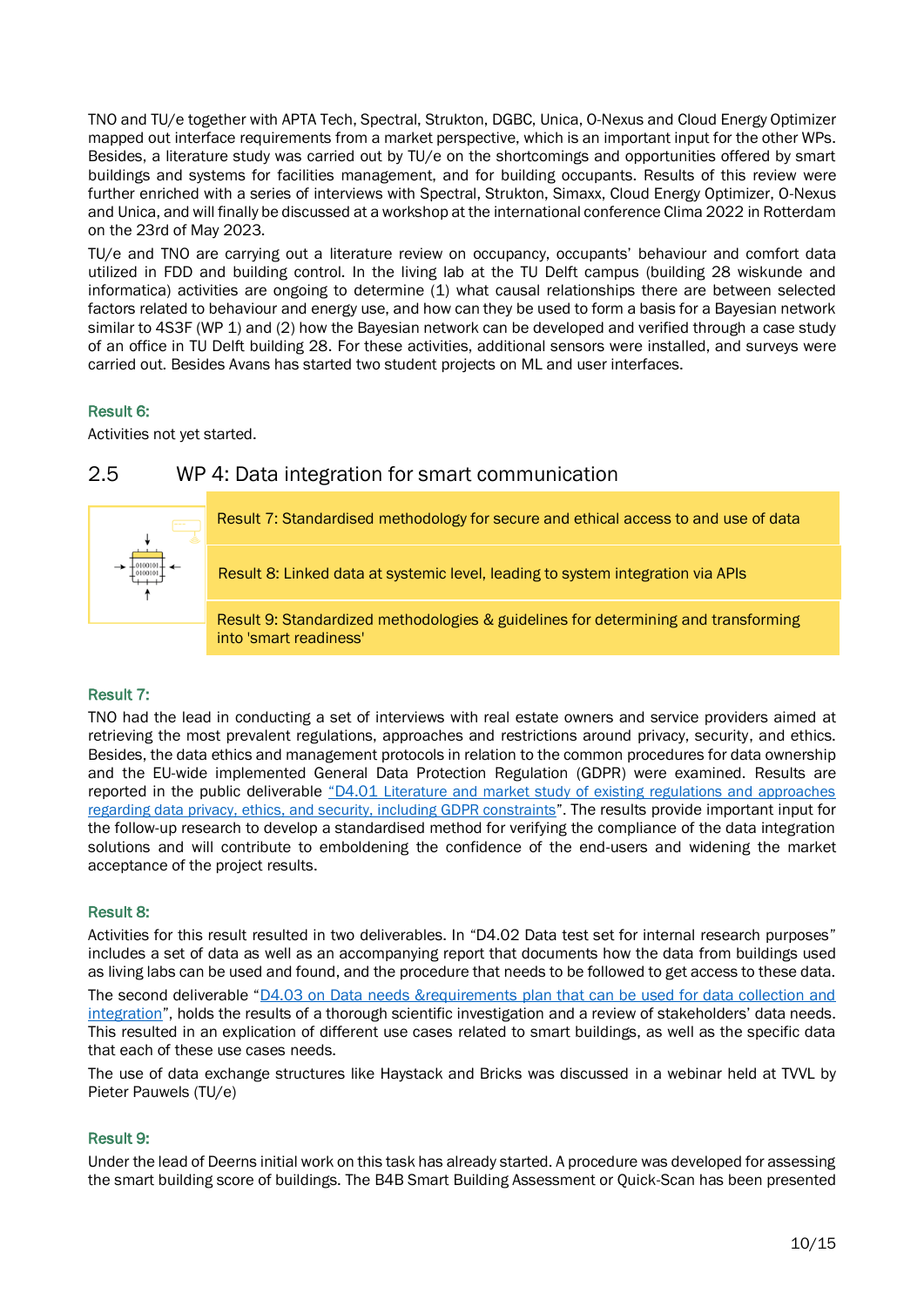on several occasions – among others at the first B4B webinar (see section 3.3) - and is developing well into usable indicators for smart buildings.

## <span id="page-10-0"></span>2.6 WP 5: Learning community



### Result 10:

Within the B4B project various activities have started to gradually build a B4B learning community around the topic of smart buildings:

- We had three consortium meetings (1 online kick-off meeting and 2 in-person meetings) in which consortium partners met (attendance between 60-70 participants) to discuss progress within the project, and various workshops were organized to exchange and further develop ideas and good practices on specific topics.
- We started organizing [monthly online Brains4Buildings webinars](https://brains4buildings.org/news/) which are open to all people interested in the topic of smart buildings (inside and outside of the consortium). In these one-hour webinars, we delve deeper into a specific topic. The first three webinars were well attended: between 150 and 75 people subscribed, and several have attended multiple webinars. We have now already compiled a list of 350 people that want to receive invitations for our webinars. Most of the participants come from outside the project, and we already received several requests from other partners to give a lecture. In this way, we are gradually building a broader (international) learning community and an online repository of "smart building" topics. The full list of webinar slides and recordings can be found o[n our website.](https://brains4buildings.org/learning-community/)
- − Together with the Dutch Green Building Council (DGBC) which is the developer and manager of the BREEAM certification in the Netherlands - an online refresher training was developed for BREEAM experts to train them on the topic of smart buildings.
- The TVVL organized a series of 4 webinars on "The Big data potential" for turning buildings into smart buildings. Several consortium partners were actively involved in the organization and execution of these webinars. Announcements and recordings of these webinars are actively shared within the B4B community.

TU Delft started the development of a refresher course, for which we pooled resources with the ongoing activities within the NWO funded Transact project. Within this project, an online refresher Course Smart Buildings (Upskilling and reskilling on smart, energy-efficient utility buildings) is being developed which fully aligns with the B4B objectives of the refresher course. It was therefore decided to join forces which enables us to dedicate more resources to the content development, resulting in a much more comprehensive course. The course will become available on the TU Delft open course (OpenEdX) platform and will be ready to start in September.

Furthermore, we are working on embedding the B4B project in the broade[r learning community network Energy](https://www.tudelft.nl/extension-school/our-impact/education-projects/energy-switch-initiative)  [Switch](https://www.tudelft.nl/extension-school/our-impact/education-projects/energy-switch-initiative) which was signed on Sept 20th, 2021, as part of the Human Capital Agreement initiated by the Province of South Holland and the Economic Board of South Holland. The Energy Switch consortium consists of educational institutions, knowledge institutes, and companies that aim to organize learning, working and innovation close to each other. The B4B consortium is an important thematic learning community on Smart Buildings and will be an important building block for the Energy Switch consortium.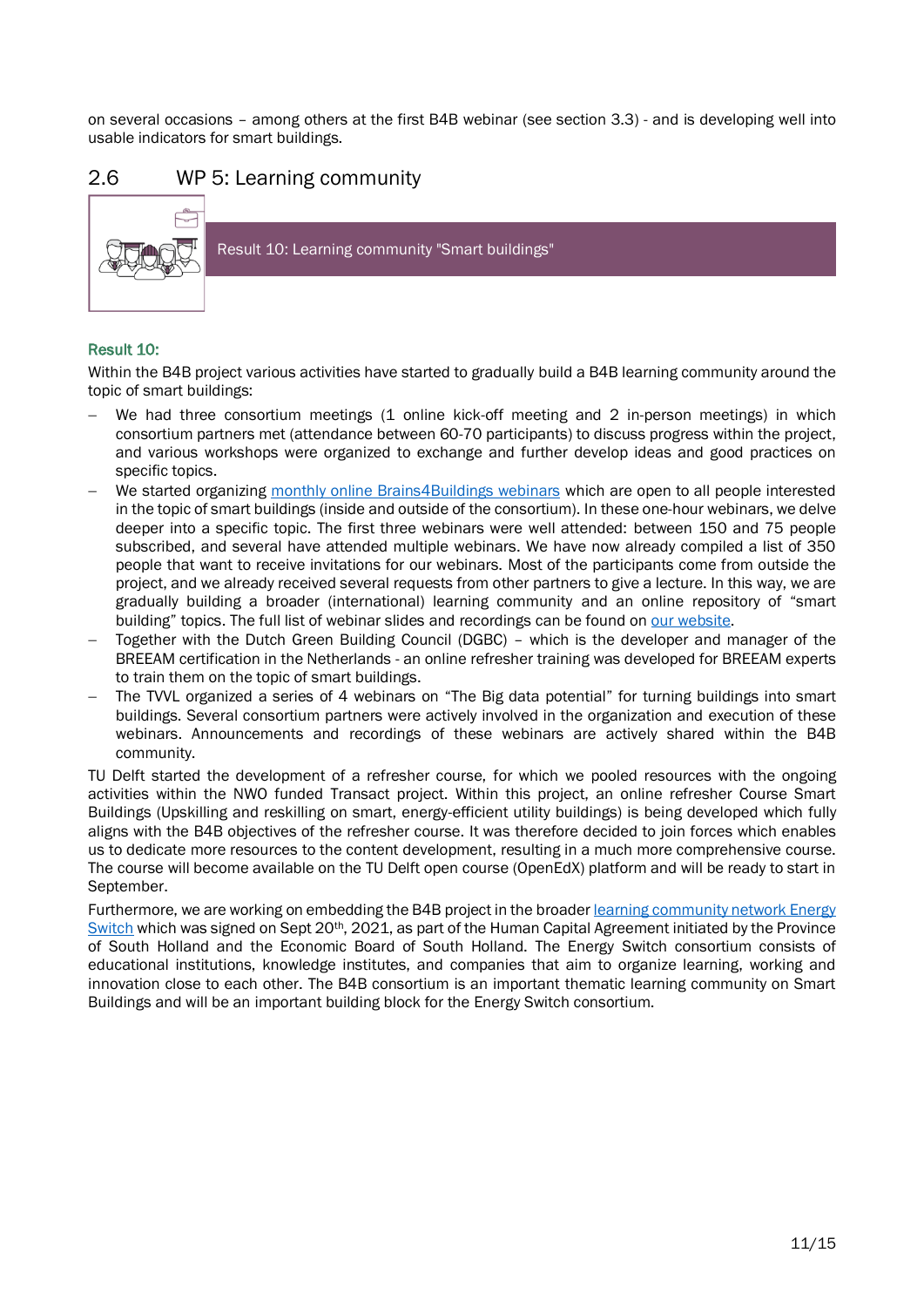# <span id="page-11-0"></span>3 OTHER ISSUES

## <span id="page-11-1"></span>3.1 Contribution to objectives of the MOOI scheme

The B4B project contributes to the realization of the objectives of the MOOI theme 'built environment' by developing smart integrated user-friendly prototypes of affordable, modular and scalable software plug-ins for utility buildings. These software plug-ins will be ready for further upscaling to the market in 2025 and will lead to:

(1) Less energy is wasted in the heating and cooling supply of building installations and the related  $CO<sub>2</sub>$ emissions. According to [ECN \(2016\) t](https://publicaties.ecn.nl/ECN-E--16-056)he average energy consumption in office buildings is

- 17m 3 gas/m<sup>2</sup> and 60 kWh electricity/m<sup>2</sup>.
- 1 m<sup>3</sup> of gas produces 1.89 kg of CO<sub>2</sub> emissions, 1 kWh of generated electricity produces 0.649 kg of CO<sub>2</sub>
- Assuming 25% energy savings through smart controls and plug-ins, this results in a saving of 4.25 m<sup>3</sup> of
- gas and 15 kWh of electricity per m2. This sums up to a total CO<sub>2</sub> reduction of 1.89x4.25+15x0.649=18 kg CO2/m<sup>2</sup>

With 24 million square meters of offices equipped with a BMS system (offices of more than 5000 m<sup>2</sup>), the potential for CO<sub>2</sub> reduction 0.4 Mton per year, equalling 5.7% of the total reduction required for the built environment. This does not yet consider that part of the 23 million square meters of smaller offices will also need to switch to a BMS. In addition, there is also great potential in educational buildings, hospitals, shops, etc. The Netherlands has a total of 460 million non-residential buildings (Climate Agreement, 2018). If these buildings have the same energy consumption per  $m^2$  and 52% of these buildings are equipped with a smart plug-in, then 4 Mton CO<sup>2</sup> is saved in one go. That is more than half of the government targets for the built environment. This highlights the enormous importance of BMS data-based energy diagnostic methods and plug-ins. This  $CO<sub>2</sub>$  reduction is obtained with very low investments per square meter (4EUR/m<sup>2</sup>)

(2) Increase in end-user comfort, indoor air quality and user-friendliness of decentralized control systems. Ultimately, every technical solution stands or falls with its acceptance and correct use by the end-user. Until now, it has almost never been included in research into fault diagnosis and control strategy, so the connection with user experience and acceptance by users is completely missing. Including it will, in addition to additional energy savings, lead to wider acceptance of smart control systems.

(3) Greater controllable energy flexibility that increases the use of self-produced renewable energy for heating and cooling and reduces system costs for the transformation of the built environment by 20-40%. By smart management of the storage capacity, the use of local sustainable energy production can be increased by 40- 50% (and the use of fossil sources is reduced proportionally). An increase of 90-95% is also mentioned, but the costs are still very high. This applies equally to photovoltaic cells and to storage in the ground in combination with geothermal energy. Assuming a modest OEM (Onsite Energy Matching) value of 40%, building self-consumption of approximately 15% is now increased to 40%. This means 25% less use of the grid by utilizing the adjustable energy flexibility, high investments in grid reinforcement can be prevented or postponed.

# <span id="page-11-2"></span>3.2 Spin-off inside and outside the sector

We envision the following spin-off for the various stakeholders:

## Building end-users:

- − *Improved user interfaces (WP3)* will give building managers, tenants, and end-users a better understanding of how their building systems work, thereby increasing acceptance and confidence in the use of innovative solutions such as smart building control. The user interfaces provide improved decentralized control options to the end-user, without sacrificing energy efficiency in the building.
- − *Smart Diagnostic Systems (WP1)* will have a major role to play in ensuring comfort and indoor air quality. Indoor air quality is not visible, and the link with user-oriented interfaces will help to make this visible, thus improving the acceptance of the underlying controls, thus guaranteeing a healthier environment.

#### Building managers/building owners

In general, what is of value to the end user is also of value to administrators and owners, if only because the number of complaints is greatly reduced. In the daily practice of building managers, a lot of time is spent on solving indoor climate complaints, and this costs money. On the road to energy efficiency, building managers and owners will need to make investments in building management systems (BMS). This will be mandatory for almost all buildings of more than 5000 m<sup>2</sup> (power greater than 290 kW). By default, a BMS is usually not equipped with energy functionality. With the smart software plug-ins that are developed in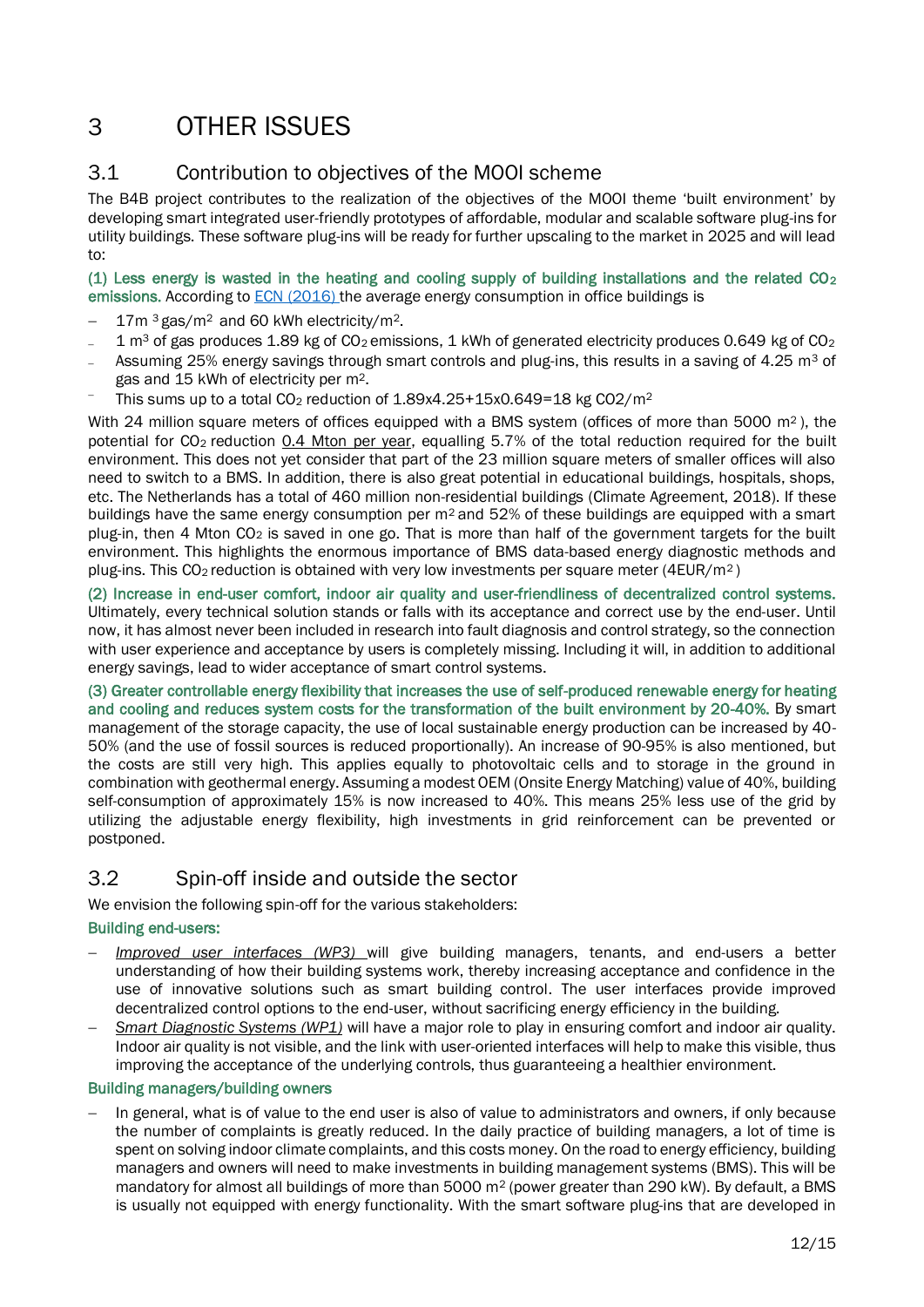B4B, a lot of energy can be saved on an annual basis. However, this is only a small part of the story because the building owner/manager also has other interests in increasing the value of the smart plug-in (he has long known that his energy bill is negligible compared to other expenses such as salaries, maintenance, insurance, cleaning, etc.), because this will also:

- − Reduce indoor environmental and comfort complaints, handling these costs the administrator and facility manager a lot of time
- Reduce failure costs by getting a timely warning if a component is about to break or the energy control is not optimal
- Reduce lost time by figuring out the origin of a problem in the installations or in the indoor climate
- − Enable to plan maintenance activities and manage the energy bill on time
- Enable to monitor sustainability goals: many owners and managers would like to achieve sustainability goals and can use the plug-in to aim for CO<sup>2</sup> reduction.
- − Optimize building use and flexibility: by providing insight into the occupancy per room, for example, the thermostat and ventilation settings can be adjusted accordingly, resulting in energy savings.
- Providing better insight into the operational aspects of complex installations is often also a wish of building managers.

### Maintenance companies

- − Maintenance companies that do remote management will also want to purchase the B4B products and use them in their new and current maintenance contracts. It gives them the opportunity to better monitor performance contracts and to schedule maintenance work better and well ahead of time, thus generating a profit.
- The active participation of many of these stakeholders in all B4B meetings in the different work packages, and the many ideas that are exchanged give us good faith that such spin-off will be realized during the B4B project.

## <span id="page-12-0"></span>3.3 Publications and dissemination activities

### Project deliverables

| <b>No</b> | <b>Title</b>                                                                                             |
|-----------|----------------------------------------------------------------------------------------------------------|
| D4.01     | Literature and market overview of existing regulations and approaches on privacy, security and<br>ethics |
| D4.02     | Data test set for internal research purposes                                                             |
| D4.03     | Data needs & requirements plan that can be used for data collection and integration                      |

#### Publications

| Date                                                                                                                | <b>Title</b>                                                                                            | <b>Publisher</b>                                                  |
|---------------------------------------------------------------------------------------------------------------------|---------------------------------------------------------------------------------------------------------|-------------------------------------------------------------------|
| Taal A., Itard L (2022)                                                                                             | Energy performance<br>Automatic<br>Diagnostic of HVAC Systems by the 4S3F<br>method                     | CLIMA2022, TU Delft Open,<br>Proceedings will be released<br>soon |
| Wang Z., Meijer A., Itard L<br>(2022)                                                                               | 4S3F<br>Diagnostic Bayesian Network<br>method: discussion about application<br>and technical design     | CLIMA2022, TU Delft Open,<br>Proceedings will be released<br>soon |
| Hajee, Bram; Wisse, Kees;<br>Mohajerin Esfahani, Peyman<br>(2022)                                                   | Health monitoring: a machine learning<br>approach for anomaly detection in multi-<br>sensor networks    | CLIMA2022, TU Delft Open,<br>Proceedings will be released<br>soon |
| Chamari, Lasitha; Pauwels,<br>Pieter; Petrova, Ekaterina<br>(2022)                                                  | A web-based approach to BMS, BIM and<br>loT integration: a case study                                   | CLIMA2022, TU Delft Open,<br>Proceedings will be released<br>soon |
| Mohammad Samir Ahmed,<br>Joep Van der Velden, Paula<br>Van den Brom, Ali Soleymani,<br>Maaike Konings, Laure Itard, | Learning and Knowledge Transfer of<br>Professionals within<br>the<br><b>Building</b><br>Services Sector | CLIMA2022, TU Delft Open,<br>Proceedings will be released<br>soon |
| Marcus Specht, Ellen Sjoer,<br>Wim Zeiler (2022)                                                                    |                                                                                                         |                                                                   |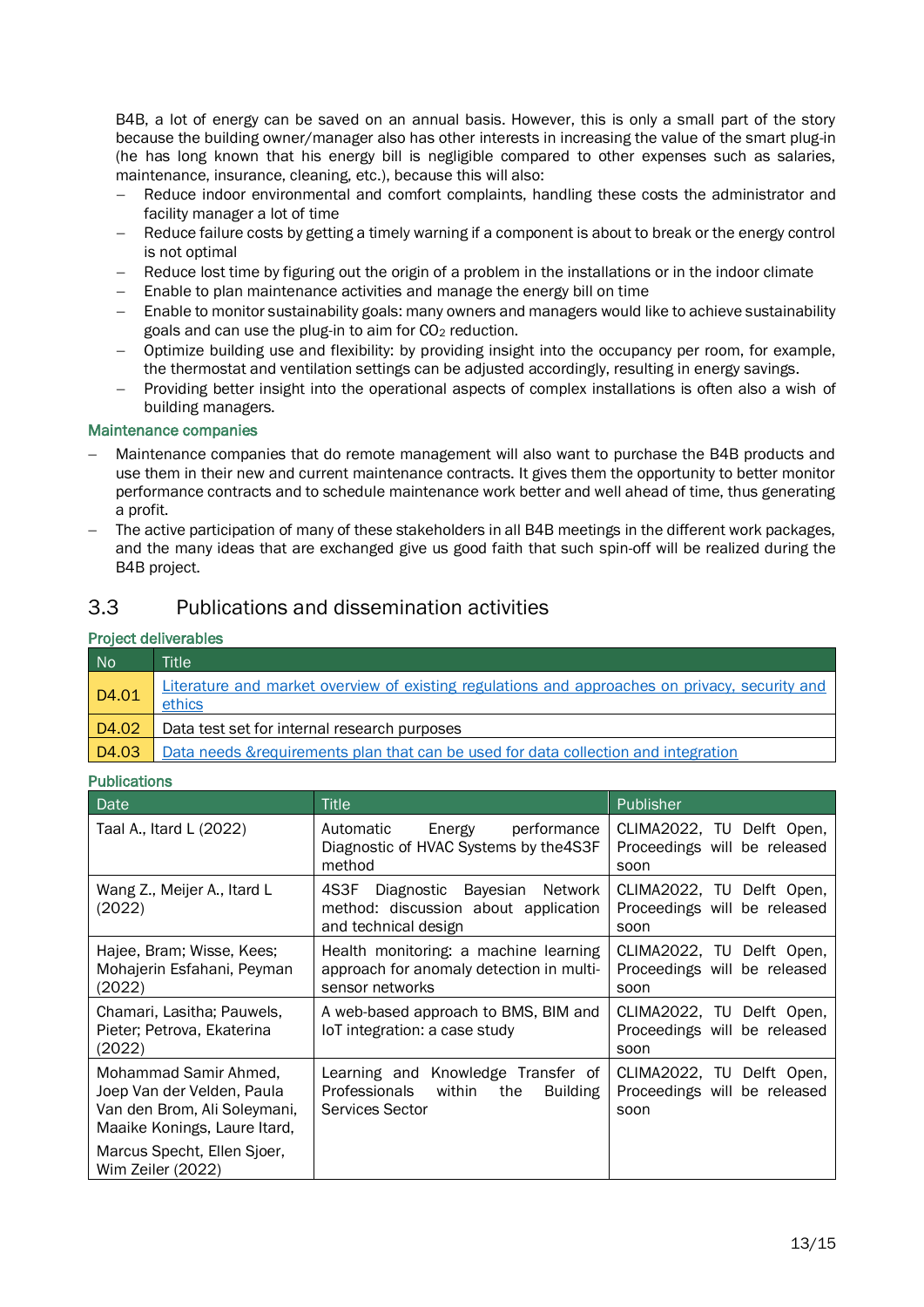| <b>Date</b>                                                                                                               | Title                                                                                         | Publisher                                                         |
|---------------------------------------------------------------------------------------------------------------------------|-----------------------------------------------------------------------------------------------|-------------------------------------------------------------------|
| Pieter Pauwels, Gabe Fierro<br>(2022)                                                                                     | A Reference Architecture for Data-Driven<br>Smart Buildings Using Brick and LBD<br>Ontologies | CLIMA2022, TU Delft Open,<br>Proceedings will be released<br>soon |
| Adrien Lucbert, Juliën van der<br>Niet, Albert Corson, Michael<br>Weij, Ramon Isaac van der<br>Elst, Jesús Mª Martínez de | Time Series Building Energy Systems<br>Data Imputation                                        | CLIMA2022, TU Delft Open,<br>Proceedings will be released<br>soon |
| Juan, Tadeo Baldiri Salcedo<br>Rahol (2022)                                                                               |                                                                                               |                                                                   |

#### Media

| <b>Date</b> | <b>Title</b>                                                                      | Title of journal, website etc. |
|-------------|-----------------------------------------------------------------------------------|--------------------------------|
| 2022/04/30  | Smart buildings: Trends & Ontwikkelingen                                          | "Topic" (Rexel)                |
| 2022/03/11  | Gebouwen als dynamische energiecomponent in het<br>energienet (Robert Jan Dikken) | Peutz                          |
| 2021/12/01  | Brains4Buildings                                                                  | Home of innovation             |
| 2021/11/10  | News Brains 4 Buildings project                                                   | <b>BTIC Newsletter</b>         |
| 2021/08/01  | De vinger aan de pols voor beter presenterende<br>gebouwen                        | <b>TU Delft stories</b>        |
| 2021/07/18  | Binnenkort verkrijgbaar: een brein voor jouw gebouw                               | <b>OG Wijzer</b>               |

#### Presentations

| Date       | Title (Presentor)                                                                                                                                     | Event                                                  |
|------------|-------------------------------------------------------------------------------------------------------------------------------------------------------|--------------------------------------------------------|
| 2022/04/21 | How smart buildings work: some easily forgotten issues (Kees<br>Wisse, DWA)                                                                           | <b>Powerweb Institute lecture</b>                      |
| 2022/04/21 | Brains for buildings, data, meet- en regeltechniek,<br>voorspellingen (Joep van der Velden   Kropman)                                                 | The Future of Energy  <br>Avans Hogeschool             |
| 2022/04/20 | B4B Webinar #3: Indoor climate label: user centric<br>assessment methods of comfort and health (Piet Jacobs<br>[TNO), David Keyson [TUD/Office Vitae) | <b>B4B</b> webinar series                              |
| 2022/03/29 | Presentation label by Piet Jacobs (TNO) at event hosted by<br>Binnenklimaat Nederland& Office Vitae in an exhibition stand<br>about the label.        | <b>Workplace Experience</b>                            |
| 2022/03/17 | B4B Webinar #2: Fault Detection and Diagnosis the 4S3F<br>method (Arie Taal   HHS)                                                                    | <b>B4B</b> webinar series                              |
| 2022/03/14 | TVVL webinar series #4 Predictive and condition-based<br>maintenance (Wim Zeiler   TUe, Rick Kramer   TUe), Mike van<br>der Heijden   Strukton)       | <b>TVVL</b> webinar series THE<br>(Big) Data potential |
| 2022/02/17 | B4B Webinar #1: Smart Building Assessment (Christina<br>Papachristou,   Deerns)                                                                       | <b>B4B</b> webinar series                              |
| 2022/02/14 | TVVL webinar series #3 Data management and storage<br>Haystack versus Brick (Pieter Pauwels   TUe)                                                    | <b>TVVL</b> webinar series THE<br>(Big) Data potential |
| 2022/02/17 | Hoe versnelt leren de uitvoering in de energietransitie?<br>(Pauline van der Vorm   TGV)                                                              | Topsector<br>Energy<br>conferentie                     |
| 2022/01/13 | Brains for Building Energy Systems: Models & ML for an<br>Efficient Approach of Operation (Laure Itard   TU Delft)                                    | Urban<br>Energy<br><b>Insitutie</b><br>lecture         |
| 2021/11/12 | TVVL webinar series #2 Fout Detectie & Diagnose (o.a. Wim<br>Zeiler   TUe) & Dave Baas   Renor)                                                       | TVVL webinar series THE<br>(Big) Data potential        |
| 2021/11/09 | The Green Village: Smart Buildings co-creation centre (Joep<br>van der Weijden   TU Delft)                                                            | <b>Bit, Bricks &amp; Behaviour</b>                     |